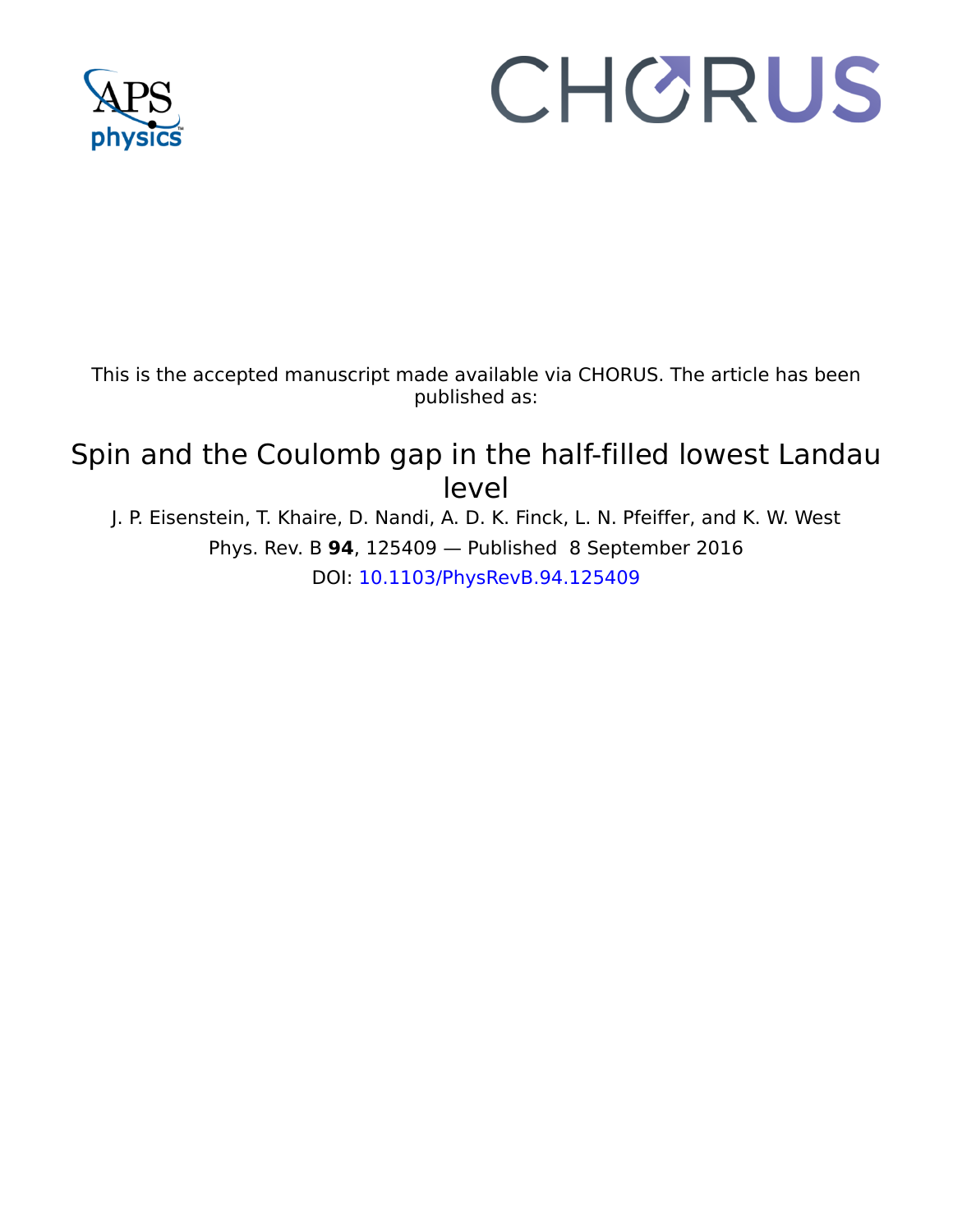## Spin and the Coulomb Gap in the Half-Filled Lowest Landau Level

J.P. Eisenstein, T. Khaire,<sup>∗</sup> D. Nandi,† and A.D.K. Finck‡

Institute for Quantum Information and Matter, Department of Physics,

California Institute of Technology, Pasadena, CA 91125, USA

L.N. Pfeiffer and K.W. West

Department of Electrical Engineering, Princeton University, Princeton, NJ 08544, USA

(Dated: August 19, 2016)

The Coulomb gap observed in tunneling between parallel two-dimensional electron systems, each at half filling of the lowest Landau level, is found to depend sensitively on the presence of an in-plane magnetic field. Especially at low electron density, the width of the Coulomb gap at first increases sharply with in-plane field, but then abruptly levels off. This behavior appears to coincide with the known transition from partial to complete spin polarization of the half-filled lowest Landau level. The tunneling gap therefore opens a new window onto the spin configuration of two-dimensional electron systems at high magnetic field.

#### I. INTRODUCTION

In the presence of a large perpendicular magnetic field, Coulomb interactions between electrons confined to a two-dimensional plane compete with disorder in determining the system's physical properties. In the clean limit interactions dominate and give rise to a wealth of exotic collective states, including both compressible and incompressible quantum liquids, various solid phases, and quantum nematic liquid crystals $1,2$ . Moreover, the relatively small spin Zeeman energy in typical twodimensional electron systems (2DES) can be so overwhelmed by these interactions that ground state spin configurations which defy simple Pauli counting rules can be stabilized<sup>3</sup> . These unusual spin configurations have been detected and studied experimentally by various means, including conventional electrical transport, photo-luminescence and inelastic light scattering, nuclear magnetic resonance, etc.<sup>4</sup>.

The effects of Coulomb interactions on 2D electron systems at high magnetic field are most dramatically illustrated by the numerous fractional quantized Hall effect states<sup>5</sup> and the emergent gapless metallic phases of composite fermions  $(CFs)^{6,7}$ , all of which exist at specific fractional fillings of the Landau levels created by the magnetic field. Nevertheless, these exotic phenomena actually represent relatively subtle variations in the strong electronic correlations that exist throughout the high field regime. For example, experiments $\tilde{8}^{-10}$  have revealed a suppression of the zero bias conductance for electrons tunneling perpendicularly into the 2DES over a wide range of high magnetic fields. This suppression of the tunneling conductance is observed regardless of whether the 2DES is in a thermodynamically gapped or gapless phase, and extends over a range of voltages about the 2DES Fermi level<sup>9,10</sup>. These observations are by now well understood<sup>11–17</sup> to reflect a Coulomb-interactioninduced pseudo-gap in the tunneling density of states. This pseudo-gap arises from the inability of the correlated 2DES to rapidly relax the charge density defect

created by the rapid injection of an electron by tunneling at low energies. Put another way, at low energies the  $(N+1)$ -particle states created by tunneling are essentially orthogonal to the  $(N+1)$ -particle eigenstates of the 2DES.

In this paper we report experimental observations which indicate that the tunneling Coulomb gap is sensitive to the spin configuration of the 2DES, a possibility not considered in prior theoretical work $11-17$ . Our experiments consist of measurements of the current-voltage characteristics for electrons tunneling between parallel 2D electron systems in semiconductor double quantum wells in the presence of magnetic fields both perpendicular and parallel to the 2D planes. We focus on the case of the half-filled lowest Landau level (in each 2D layer), both for simplicity and the existence of a well-developed theory<sup>7,12</sup> for this situation. We find that the tunneling Coulomb gap increases and then saturates as the parallel field is applied in a manner consistent with the known transition from partial to complete spin polarization of the 2DES.

#### II. EXPERIMENTAL

The samples used in this experiment are GaAsbased semiconductor heterostructures grown by molecular beam epitaxy. Each contains two 18 nm GaAs quantum wells separated by a 10 nm  $\text{Al}_{0.9}\text{Ga}_{0.1}\text{As}$  barrier layer. Silicon delta-doping layers, positioned in the thick  $\text{Al}_{0.32}\text{Ga}_{0.68}\text{As}$  layers above and below the double quantum well, populate the lowest subband of each quantum well with a 2DES of nominal density  $n \approx 5 \times 10^{10}$  cm<sup>-2</sup> and low temperature mobility  $\mu \approx 10^6 \text{ cm}^2/\text{Vs}$ . Standard lithographic methods are used to pattern the 2DES into a mesa structure; for the data presented here this mesa consists of a 250  $\mu$ m square with 60  $\mu$ m-wide arms extending from each side. Ohmic contacts (NiAuGe) to the individual 2D layers<sup>18</sup> are positioned at the ends of these arms. These separate layer contacts enable direct measurements of the interlayer tunneling characteristics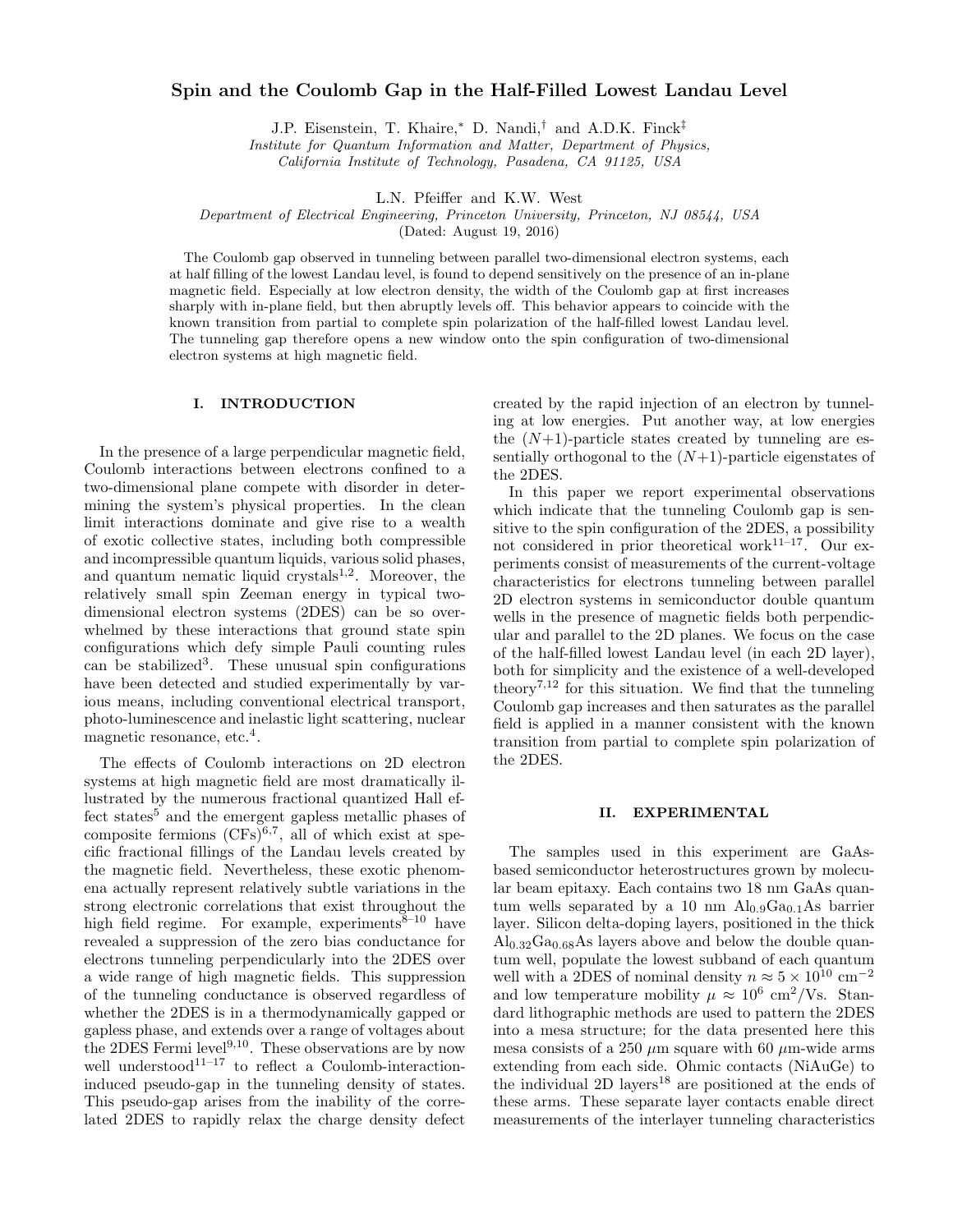

FIG. 1. (color online) (a) Typical tunneling  $IV$  characteristic at  $\nu = 1/2$ . Data taken at  $T = 50$  mK with  $B_{\perp} = 4.09$  T and  $B_{\parallel}=0$ .  $I_{max}$  and  $V_{max}$  denote location of maximum tunneling, while  $\Delta$  is voltage where tunneling current has reached 0.02 $I_{max}$ . (b) Density dependence of  $V_{max}$  at  $B_{||}=0$ . Solid line is an unweighted least-squares fit of  $V_{max}$  versus  $n^{1/2}$ ; the fit extrapolates to  $V_{ex} = -2.0$  mV at  $n = 0$ .

of the sample via conventional dc and low frequency ac methods. The individual layer densities  $n_1$  and  $n_2$  in the central mesa region are controlled by electrostatic gates deposited on the top and back side of the thinned sample. We focus here on the balanced case,  $n_1 = n_2 \equiv n$ , with *n* varied from about  $3.9 \times 10^{10}$  to  $6.3 \times 10^{10}$  cm<sup>-2</sup>. Via in situ tilting of the sample relative to an applied magnetic field  $B_{tot}$ , field components both perpendicular  $(B<sub>⊥</sub>)$  and parallel  $(B<sub>||</sub>)$  to the 2DES plane could be applied. Except where otherwise noted, the tunneling data presented here was obtained with  $B_{\perp}$  adjusted to render the Landau level filling factor  $\nu = hn/eB_{\perp} = 1/2$  in each layer<sup>19</sup>. The density n was kept high enough that condensation into the total filling factor  $\nu_T = 1/2 + 1/2 = 1$ bilayer excitonic phase did not occur.

#### III. RESULTS

Figure 1(a) shows a typical tunneling current-voltage IV characteristic at  $\nu = 1/2$ . A pronounced suppression of the tunneling current  $I$  around zero interlayer voltage V is readily apparent. This feature, a Coulomb pseudogap, is the main focus of this paper. Away from  $V = 0$ the tunneling current rises and forms a broad peak. Both the Coulomb gap around  $V = 0$  and the broad peak at finite  $V$  are due to the strong electron-electron interactions which dominate the physics of Landau quantized 2D electron systems. These features have received substantial theoretical scrutiny<sup>11–17</sup> and are qualitatively wellunderstood. We emphasize that these theoretical studies assumed the electron spins were fully polarized by the magnetic field $20$ .

Figure 1(b) presents the density dependence of the voltage  $V_{max}$  at which the  $\nu = 1/2$  tunneling current reaches its maximum value. As noted previously<sup>21</sup>, if Coulomb interactions within each 2DES dominate the tunneling  $IV$  curve, one expects  $V_{max}$  (at fixed filling factor) to be proportional to  $n^{1/2}$ . As Fig. 1(b) shows,  $V_{max}$  is linearly dependent on  $n^{1/2}$ , but extrapolates to a *negative* value  $V_{ex}$  in the  $n = 0$  limit. This negative value,  $V_{ex} = -2.0$  mV for the data in Fig. 1(b), represents the excitonic attraction, in the final state, of a tunneled electron and the hole it leaves behind. In agreement with earlier work,  $V_{ex} \approx -0.5e^2/\epsilon d$ , with  $d = 28$ nm, the center-to-center spacing between the quantum  $\text{wells}^{21}.$ 

For a single layer 2DES, adding an in-plane magnetic field  $B_{\parallel}$  to a pre-existing perpendicular field  $B_{\perp}$  increases the spin Zeeman energy  $(E_Z = g\mu_B B_{tot},$  with g the Lande g-factor and  $\mu_B$  the Bohr magneton) and couples to the finite thickness of the 2DES thereby inducing mixing between Landau levels and the subbands of the confinement potential. For electrons tunneling between two parallel 2DESs separated by a distance d there is an additional effect arising from the Lorentz force associated with the in-plane field; a tunneling electron acquires a "momentum boost"  $\hbar q$ , with  $q = edB_{||}/\hbar$ . At  $B_{\perp}=0$  this momentum boost can completely suppress the zero bias tunneling conductance if  $\hbar q > 2k_F$ , with  $k_F$  the Fermi wavevector<sup>22</sup>. At high  $B_\perp$ , with the Fermi level in the lowest Landau level, the momentum boost leads to an exponential suppression of the tunneling matrix element  $t$ . Ignoring all other effects of the in-plane field, the tunneling current is expected to follow  $I(B_{||}) = I(0) \exp(-q^2 l^2/2)$ , with  $\ell = (\hbar/eB_{\perp})^{1/2}$ the magnetic length<sup>23</sup>. This  $B_{\parallel}$ -induced suppression of the tunneling current at high  $B_{\perp}$  is clearly displayed in Fig.  $2(a)$ . The figure plots the maximum tunneling current  $I_{max}$  in the broad peak above the Coulomb gap, normalized by its value at  $B_{\parallel}=0$ , versus q $\ell$ . Data for four different 2DES densities, ranging from  $n = 3.9$  to  $n = 6.3 \times 10^{10}$  cm<sup>-2</sup> are shown; in all cases  $B_{\perp}$  is set to produce  $\nu = 1/2$  in each 2DES layer. Plotted in this way the various data sets collapse onto a single curve and the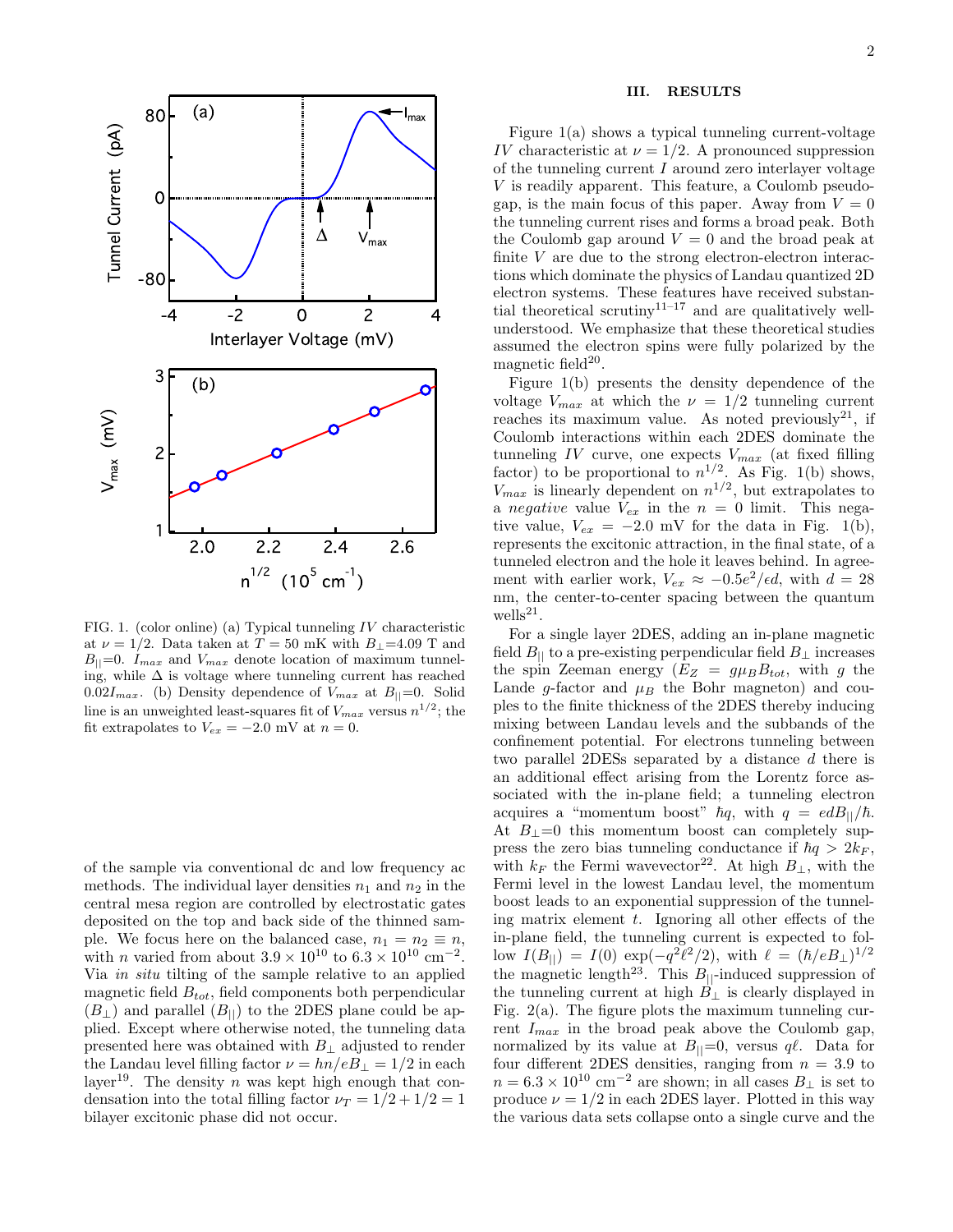

FIG. 2. (color online) Effect of an in-plane magnetic field on the tunneling IV curve at  $\nu = 1/2$ . (a) Maximum tunneling current versus  $q\ell$  at various densities. Dashed line is theory prediction described in text. (b) Normalized  $\nu = 1/2$  tunneling IV curves at  $n = 4.24 \times 10^{10}$  cm<sup>-2</sup> for  $B_{||}=0$  and  $B_{||}=2.9$ T. Upward arrows near lower left show change in ∆ induced by the in-plane field. Data taken at  $T = 50$  mK.

agreement with theory (dashed line) is excellent.

If the momentum-boost was the only effect of the inplane magnetic field then, aside from an amplitude scale factor, the basic IV curve would be independent of  $B_{||}$ . We find that this is clearly *not* the case. Figure 2(b) presents a typical example of how the normalized tunneling IV curve responds to the application of an in-plane field. (For these  $\nu = 1/2$ ,  $n = 4.24 \times 10^{10}$  cm<sup>-2</sup> data, the perpendicular field is fixed at  $B_{\perp}$  = 3.51 T.) Roughly speaking, the entire  $IV$  curve expands to higher voltages as  $B_{\parallel}$  is applied.

Figures 3(a) and 3(b) demonstrate that the  $B_{\parallel}$ induced expansion of the  $IV$  curve is not a simple rigid shift to higher voltages. In Fig. 3(a) the voltage location,  $V_{max}$ , of the peak tunneling current is shown to increase linearly with  $B_{tot}$  as the in-plane field is applied. Over the density range studied, we find that the rate of this increase is essentially constant.

In contrast, the voltage width of the region of strongly suppressed tunneling, i.e. the Coulomb gap, behaves quite differently. To illustrate this, Fig. 3(b) plots  $\Delta$ , the voltage at which the tunnel current first reaches 2



FIG. 3. (color online) Effect of in-plane magnetic field on  $\nu = 1/2$  tunneling critical points,  $V_{max}$  and  $\Delta$ , at three different densities, plotted versus total magnetic field  $B_{tot}$ . For each density, the perpendicular field  $B_{\perp}$  is fixed while the inplane field  $B_{\parallel}$  is varied. The left-most data point of each set corresponds to  $B_{\parallel}=0$  (tilt angle  $\theta=0$ ). The arrows indicate our assignment of the "knee" in the  $\Delta$  vs.  $B_{tot}$  data.

percent of its subsequent maximum value, versus  $B_{tot}$ . These data obtain from the same set of tunneling IV curves used to create Fig. 3(a). In general,  $\Delta$  at first rises swiftly as  $B_{\parallel}$  is applied, but then quickly levels off. For the lowest density data (solid red dots;  $n = 3.9 \times 10^{10}$ cm<sup>-2</sup>), the initial increase of  $\Delta$  is almost two-fold. As the 2D density is increased, the net increase in  $\Delta$  declines until, at  $n = 6.33 \times 10^{10}$  cm<sup>-2</sup>, little effect remains. We emphasize that the precise definition of  $\Delta$  is not important here, so long as it corresponds to a voltage where the tunneling current is a small fraction of  $I_{max}$ .

The relatively sharp "knee" in the dependence of  $\Delta$  on  $B_{tot}$  suggests that a qualitative transition in the nature of the 2DES at  $\nu = 1/2$  occurs as the in-plane field is applied. Moreover, the transition is most prominent at low density, disappearing almost entirely at the highest densities investigated here. These observations are at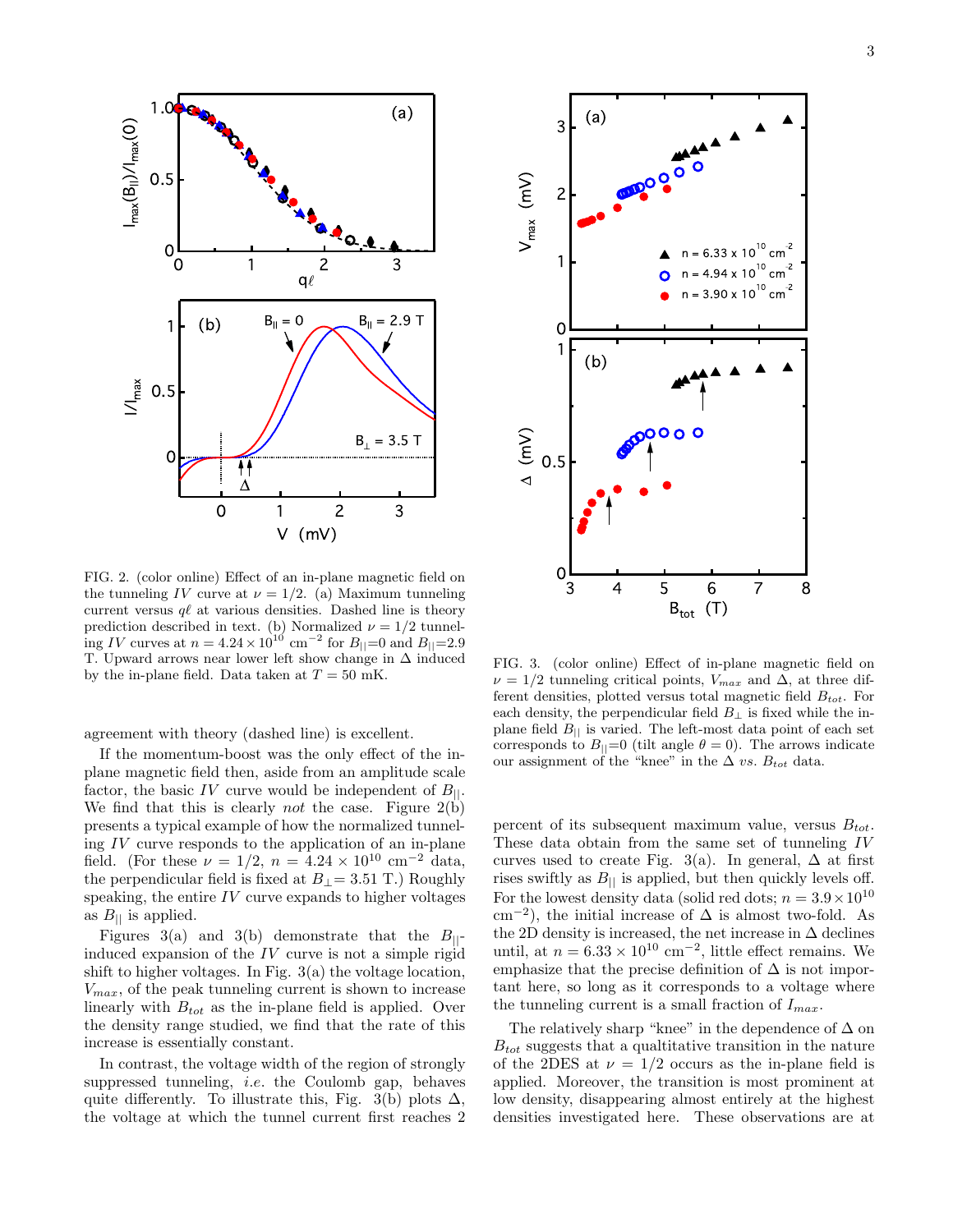least consistent with a change in the spin configuration of the 2DES, a possibility which we now consider.

#### IV. DISCUSSION

There is by now copious evidence that the ground state of the 2DES at  $\nu = 1/2$  is not fully spin polarized at low density<sup>24–33</sup>. For example, Tracy *et al.*<sup>30</sup>, using resistively-detected nuclear magnetic resonance (RD-NMR) methods, observed a relatively sudden increase in the nuclear spin lattice relaxation time  $T_1$  as the density of a 2DES, maintained at  $\nu = 1/2$ , was increased. This observation was readily explained by the disappearance of both up and down electronic spin states at the Fermi level as the 2DES transitions from partially to completely spin polarized. Similarly, Li  $et$   $al.^{32}$ , using both conventional transport and resistively-detected nuclear spin relaxation methods, showed that the  $\nu = 1/2$  spin transition could be driven either by increasing the 2DES density or by adding an in-plane magnetic field.

The composite fermion (CF) theory of the  $\nu = 1/2$ state provides a simple way to understand this transition. In this theory the 2DES at  $\nu = 1/2$  resembles a Fermi gas at zero magnetic field, only the constituent fermions are CFs, electrons with two fictitious magnetic flux quanta attached. In general, both up and down spin CFs are present at the Fermi level, their relative populations determined by the comparison between the spin Zeeman energy  $E_Z$  and the CF Fermi energy  $E_F$ . The Zeeman energy is presumed to be the same as for ordinary electrons,  $E_Z = g\mu_B B_{tot}$ , with the g-factor that appropriate to the host crystal band structure  $(|g| = 0.44$  for electrons in GaAs). In contrast, the CF Fermi energy is unrelated to the band structure and, ideally, is determined only by electron-electron interactions. Dimensional arguments alone then require  $E_F = \gamma e^2/\epsilon \ell$ , with  $\gamma$  a universal, though only approximately known,  $\rm constant^{34}.$  Since  $E_Z \propto B_{tot}$  while  $E_F \propto B_{\perp}^{1/2}$ , it is clear that  $E_Z$  can be made to exceed  $E_F$  either by increasing the density or by adding an in-plane magnetic field. Defining the normalized Zeeman energy  $\eta = E_Z/(e^2/\epsilon \ell)$ , the transition from partial to complete spin polarization at  $\nu = 1/2$  should occur at  $\eta_c = \gamma$ , independent of electron density. Various non-idealities of the 2DES, e.g. the inescapable finite thickness of the 2D layer and interaction-driven Landau level mixing effects, can be expected to disrupt this universality and produce sample-to-sample variations in the observed critical Zeeman energy  $\eta_c^{35}$ .

Using the "knee" observed in the  $\Delta$  vs.  $B_{tot}$  data shown in Fig. 3(b) as an indicator of the CF spin transition, the deduced critical Zeeman energy  $\eta_c$  is plotted vs. 2DES density n at  $\nu = 1/2$  in Fig. 4. Also shown is the  $\nu = 1/2$  spin transition point found by Tracy et  $al^{30}$  in their RDNMR experiment. While the agreement between the present experiment and this earlier one strongly supports the identification of the tunneling critical point with the CF spin transition, the near quan-



FIG. 4. (color online) Solid red circles: Critical normalized Zeeman energy determined from "knee" in Coulomb gap ∆ data vs. 2DES density n. Open circle: CF spin transition point found by Tracy et  $al.^{30}$ . Dashed line: Theoretical estimate of Park and Jain<sup>34</sup>.

titative agreement may be fortuitous. Both similar  $33$  and somewhat larger<sup>31,32</sup> values of  $\eta_c$  have been observed in other experiments. The dashed line is the theoretical estimate of Park and Jain<sup>34</sup>.

To support the identification of the "knee" in the  $\Delta$ vs.  $B_{tot}$  data shown in Fig. 3(b) with the transition from partial to complete spin polarization in the 2DES, the underlying physical mechanism relating these properties of the 2DES needs to be determined. As is already well-understood<sup>11–17</sup>, the Coulomb gap in the tunneling density of states arises from the electronic correlations created by Coulomb interactions in the Landau quantized 2DES. These correlations are obviously sensitive to the spin polarization of the 2DES: parallel spin electrons avoid one another more strongly than anti-parallel electrons owing to the Pauli principle. A partially spin polarized 2DES is in this sense less strongly correlated than a fully polarized one.

A more detailed picture emerges from consideration of the wavevector-dependent conductivity,  $\sigma_{xx}(q)$ , of the 2DES. The Coulomb gap itself reflects the inability of the 2DES to rapidly relax the charge defects created by tunneling. An electron tunneling into (or out of) a Landau quantized 2DES creates a localized excess (or deficit) of charge. The rate at which these defects can relax to equilibrium is determined by the conductivity, with higher conductivity producing a smaller Coulomb gap and lower conductivity a larger one. This connection between the magnitude of the Coulomb gap and the conductivity was made concrete by He, Platzman, and Halperin  $(HPH)^{12}$ .

Hence, we are led to ask how the spin polarization affects the conductivity. Since at voltages of order ∆ the charge defects created by tunneling are localized on the scale of several magnetic lengths  $\ell$ , the disorder-dominated  $q=0$  conductivity measured in an ordinary electrical transport measurement is not the relevant quantity. Instead, it is  $\sigma_{xx}(q)$  at  $q \sim \ell^{-1}$  that counts. In their study of the CF metal at  $\nu = 1/2$ ,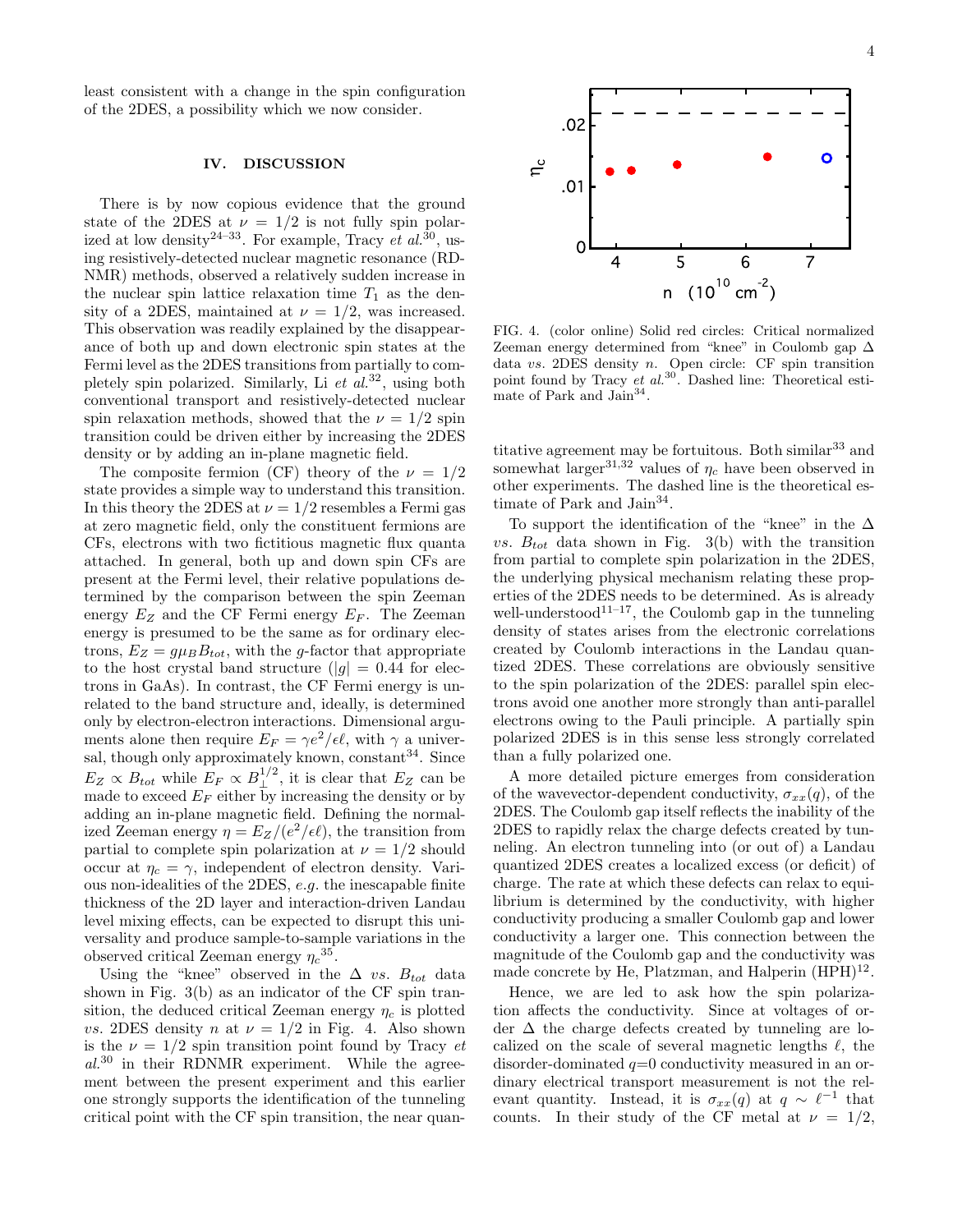Halperin, Lee, and Read<sup>7</sup> calculated the conductivity for the fully spin polarized case:  $\sigma_{xx}(q) = (e^2/8\pi\hbar)q/k_F$ , where  $k_F = (4\pi n)^{1/2}$  is the Fermi wavevector of the spin polarized CF Fermi sea. This intriguing q-linear conductivity was confirmed experimentally in high frequency surface acoustic wave experiments by Willett  $et \ al.<sup>36</sup>$ .

If instead of completely spin polarized, the CF Fermi sea were completely unpolarized, the Fermi wavevector is reduced to  $k_F = (2\pi n)^{1/2}$  and the conductivity  $\sigma_{xx}(q)$ thereby *increased*<sup>37</sup> by a factor of  $\sqrt{2}$ . Between these extremes, where the 2DES is partially spin polarized, we can expect the conductivity to steadily decrease with increasing spin polarization. Given the connection between conductivity and the width of the Coulomb gap established by  $\text{HPH}^{12}$ , this dependence qualitatively explains the behavior of  $\Delta$  vs.  $B_{tot}$  shown in Fig. 3(b) and thus fortifies our association of the "knee" in the Coulomb gap data with the transition to complete spin polarization.

### V. OPEN QUESTIONS AND CONCLUSION

There are, of course, issues that require further study. For example, as Fig. 3(a) demonstrates,  $V_{max}$ , the voltage at which the maximum in the tunneling current occurs, does not exhibit any evidence of a transition similar to that displayed by  $\Delta$ . We find this behavior unsurprising. The voltage  $V_{max}$  is the cross-over point between two regions of suppressed tunneling. At low energies the slow dynamics of the correlated 2DES produce the Coulomb gap at the Fermi level. At high energies, in the single particle cyclotron gap between Landau levels, there are no final states in which to tunnel. In between these extremes, at energies of order the net Coulomb broadening  $E_c \sim e^2/\epsilon \ell$  of the Landau level, the tunneling current has a maximum. Since  $E_c$  depends only on the mean spacing a between electrons  $(a = n^{-1/2} = 2\pi^{1/2}\ell$  at  $\nu = 1/2$ , no particular sensitivity to the spin state of these electrons is expected. The modest<sup>38</sup> linear increase of  $V_{max}$  with  $B_{tot}$  shown in Fig. 3(a) nevertheless remains a puzzle. One possibility is that it is due to a stiffening of the effective Coulomb interaction between electrons due to a 'squeezing' of their wavefunctions. Such squeezing can result from the subband/Landau level mixings induced by the in-plane magnetic field.

A more interesting question concerns the role of interlayer Coulomb interactions. That such interactions exist is made evident by the linear extrapolation to zero density of the  $V_{max}$  vs.  $n^{1/2}$  data shown in Fig. 1(b). The substantial negative intercept,  $V_{ex} = -2.0$  mV, is believed to be due to a final-state excitonic attraction between a tunneled electron and the hole it leaves behind. At low energies, e.g. inside the Coulomb gap, the charge defects created by tunneling are larger in lateral extent<sup>39</sup>

than they are at  $V_{max}$ . While this reduces the magnitude of the excitonic attraction, some effect undoubtedly remains. HPH considered interlayer Coulomb interactions and concluded that in addition to an excitonic 'downshift' of the peak in the tunnel current, the detailed shape of the IV curve deep in the gap was altered<sup>12</sup>. To what extent these interactions change the way spin influences the Coulomb gap is not presently known.

A more dramatic interlayer interaction effect is the condensation of the double layer 2DES into an intrinsically bilayer collective state possessing spontaneous interlayer phase coherence $40$ . This state, with its remarkable superfluid-like properties, occurs at the same total filling factor as studied here (*i.e.*  $\nu_T = 1/2 + 1/2 = 1$ ) and is observable in the present samples, but only at densities lower than those explored here. While some hypothetical precursors of this transition might be influencing the present tunneling results, two considerations suggest otherwise. First, we have observed that a very similar increase of the Coulomb gap is induced by an inplane magnetic field when each 2DES is at filling factor  $\nu = 0.45$  or  $\nu = 0.55$  (*i.e.* at total filling factors  $\nu_T = 0.9$ and 1.1, respectively). Thus, unlike the coherent bilayer  $\nu_T = 1$  state, the effects reported here exist over a relatively wide range of filling factors. Second, we have found that the in-plane field-induced increase in the Coulomb gap persists to at least  $T = 0.6$  K. This is well above the temperature at which the bilayer  $\nu_T = 1$  interlayer coherent state has collapsed<sup>41</sup>.

In conclusion, we find that the Coulomb gap which dominates the low energy tunneling between two parallel 2DESs at high magnetic field can be acutely sensitive to the application of an in-plane magnetic field. This sensitivity appears to coincide with the transition from partial to complete spin polarization which the in-plane field drives by increasing the spin Zeeman energy. The wavevector-dependent conductivity of the 2DES provides a plausible link between the Coulomb gap and the system's spin configuration. The Coulomb gap thus appears to offer a new perspective on the spin state of highly correlated 2D electrons.

#### ACKNOWLEDGMENTS

It is a pleasure to acknowledge helpful discussions with H.R. Krishnamurthy, P.A. Lee, A.H. MacDonald, and especially S.H. Simon and A. Stern. This work was supported in part by the Institute for Quantum Information and Matter, an NSF Physics Frontiers Center with support of the Gordon and Betty Moore Foundation through Grant No. GBMF1250. The work at Princeton University was funded by the Gordon and Betty Moore Foundation through Grant GBMF 4420, and by the National Science Foundation MRSEC Grant 1420541.